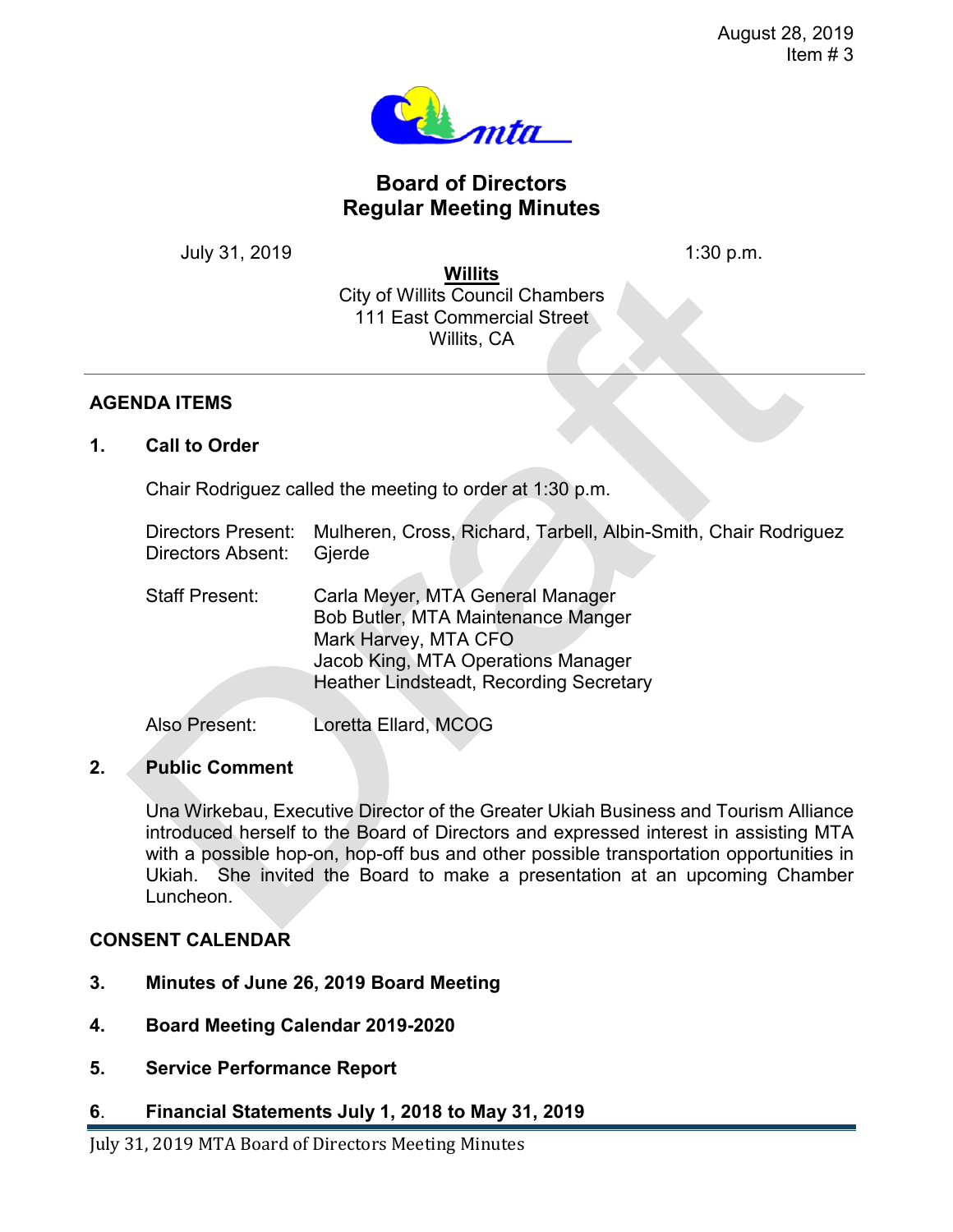Upon request by Director **Richard** #5 was pulled for further discussion.

**Upon Motion** by Director **Richard**, seconded by Director **Mulheren,** Consent Calendar Items #3, #4 and #6 were approved by unanimous roll call vote. **AYES**: Mulheren, Cross, Tarbell, Albin-Smith, Richard, Rodrigez **NOES**: 0 **ABSTAIN**: 0 **ABSENT**: Gjerde

**Upon Motion** by Director Tarbell, seconded by Director Albin-Smith, Consent Calendar Item # 5 was approved by unanimous roll call vote. **AYES**: Mulheren, Cross, Tarbell, Albin-Smith, Richard, Rodriguez **NOES**: 0 **ABSTAIN**: 0 **ABSENT**: Gjerde

#### **ACTION & DISCUSSION**

# **7. Unmet Needs**

**Action:** Solicit Public Input

General Manager Meyer provided a request to add a route from Ukiah to Talmage and reported that the request will be added to the Unmet Needs list.

Director **Mulheren** requested that the prior year unmet needs list be provided monthly.

Nikki, Willits Resident, requested additional bus stops on the northbound route through Willits. She also reported that the seats in MTA's trolley are uncomfortable.

#### **8. Discussion and Possible Adoption of Resolution No. 2019-13 Dial-A-Ride Fare Revision and Service Area Expansion**

**Upon Motion** by Director **Tarbell**, seconded by Director **Cross**, the Board Adopted Resolution No. 2019-13 approving the Dial-A-Ride Fare Revision and Service Area Expansion by roll call vote. **AYES**: Mulheren, Cross, Tarbell, Albin-Smith, Rodriguez **NOES**: Richard **ABSTAIN**: 0 **ABSENT**: Gjerde

#### **9. Discussion and Possible Approval of MTA Customer Satisfaction and Complaint Policy**

Item was tabled.

Chair Rodriguez announced adjournment to Closed Session at 2:07 p.m.

#### **CLOSED SESSION**

- **10. Conference with Labor Negotiators Pursuant to Government Code §54957.6(a) Agency Designated Representatives:** General Manager, Carla Meyer **Employee Organization:** Teamsters Union Local 665
- **11. Employee Performance Evaluation: General Manager Evaluation of Performance Pursuant to Government Code §54957**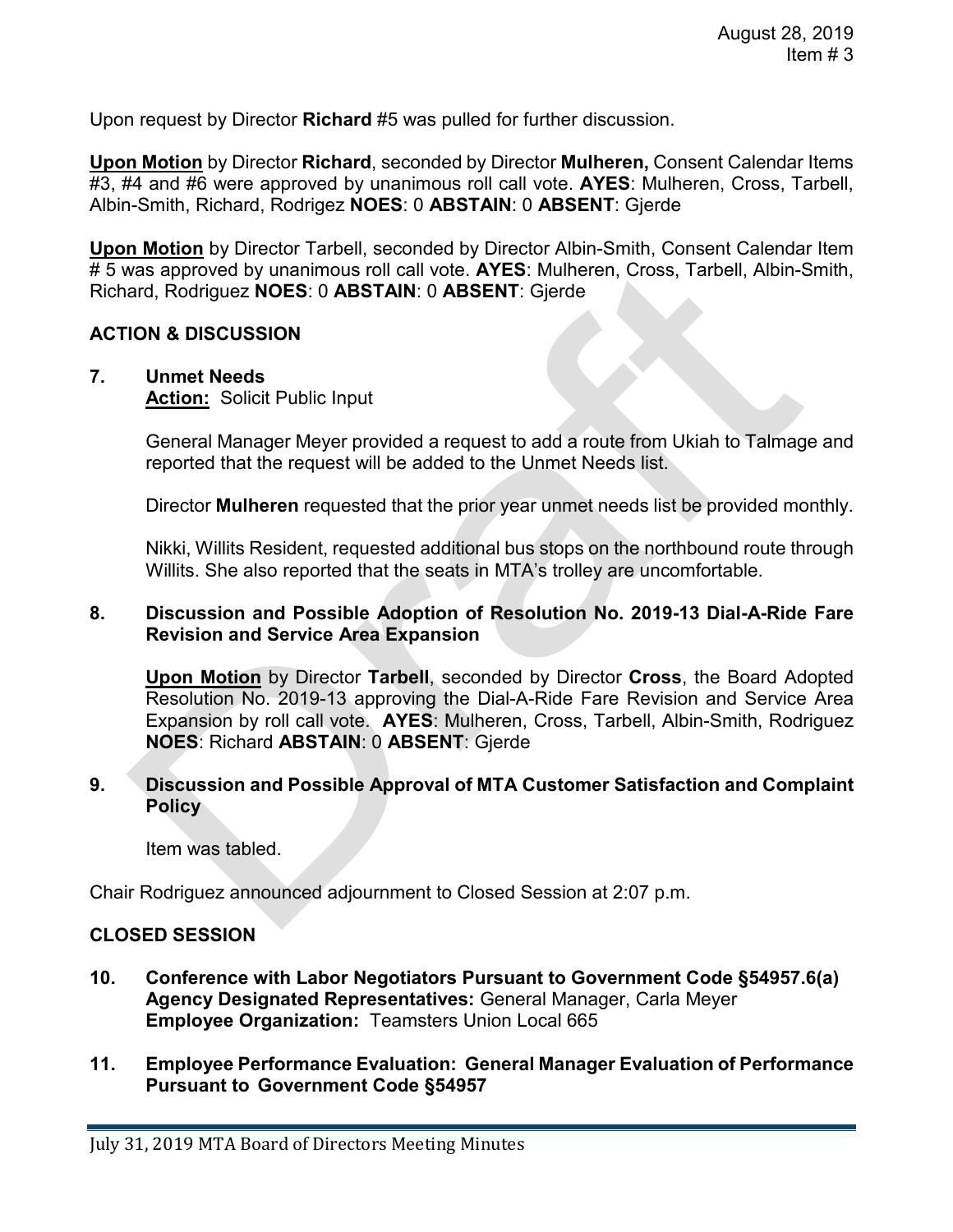# **ANNOUNCEMENT OUT OF CLOSED SESSION**

### **12. Announcement out of Closed Session**

Chair **Rodriguez** reported that the Board met on two items in Closed Session.

Item # 10 Conference with Labor Negotiators. Chair **Rodriguez** reported the Board received information and gave direction to staff**.** No action taken.

Item # 11 Employee Performance Evaluation. Chair **Rodriguez** reported that the General Manager received a satisfactory performance evaluation.

#### **13. Matters from Management**

General Manager Meyer reported that MTA was not selected as a recipient for the Low-No Grant funding and that all of the grant awards went to Urban areas. She also reported that she would be making a presentation related to the Senior Center Transportation Programs after staff meets with MCOG and Senior Center representatives. She said that there have been issues related to Senior Center driver compliance and MTA had to suspend funding until the issues are resolved.

CFO Mark Harvey reported that staff is reconciling fiscal year 2018-2019 in preparation for the Audit.

Maintenance Manager Bob Butler reported that because MTA did not receive the Low-No grant, it prevents MTA from participating in the PG&E fleet ready program. He said MTA continues to pursue the electric cutaway vehicle though the pilot program with ChargePoint. Mr. Butler reported that he would be meeting with Sonoma Clean Power to review MTA's electrification capabilities.

Heather Lindsteadt reported that MTA is currently recruiting Fort Bragg and South Mendocino Coast Transit Vehicle Operators.

Operations Manager Jacob King reported that MTA is now operating service to Todd Grove Park and the Hospital in Ukiah.

# **14. Matters from Directors**

Director Mulheren asked about how the new Ukiah routes will be advertised and said she would like to meet with staff about public-awareness of the new service. Director Mulheren also said that she is involved with Climate Action Mendocino. She reported that Mendocino Climate Action Advisory Committee is accepting applications for a 15 member committee. She said that there is a focus group related to transportation in Mendocino County. She suggested that MTA should be involved in the committee.